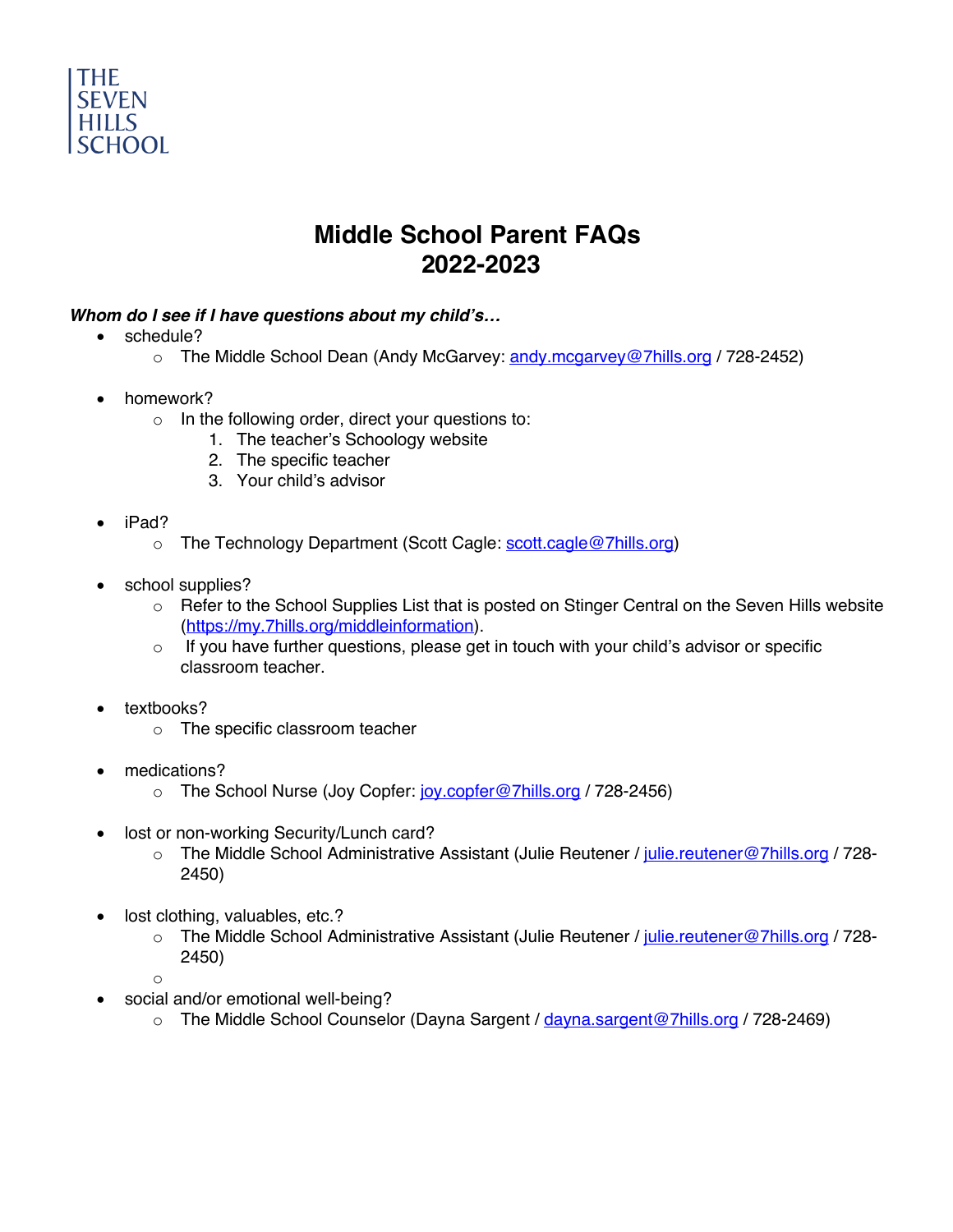- grades/academic performances?
	- $\circ$  In the following order, direct your questions to:
		- 1. The specific teacher
		- 2. Your child's advisor
		- 3. Your child's Grade Level Coordinator
			- a. 6<sup>th</sup> grade: Jennifer Licata (jennifer.licata@7hills.org)
			- b. 7<sup>th</sup> grade: Carri Haskins (carri.haskins@7hills.org)
			- c. 8<sup>th</sup> grade: Judith Neidlein-Dial (judith.neidlein-dial@7hills.org)
		- 4. The Head of Middle School (Bill Waskowitz: bill.waskowitz@7hills.org / 728-2451)
- after-school athletic practices and/or competitions?
	- o The specific coach
	- o The Middle School Athletic Director (Roger Schnirring: roger.schnirring@7hills.org / 728- 2443)
- after-school sponsored events?
	- $\circ$  The specific faculty member who is sponsoring/supervising the event
	- $\circ$  The Middle School Administrative Assistant ((Julie Reutener / julie.reutener@7hills.org / 728-2450)
- appropriate dress/attire?
	- o Your child's advisor
	- o The Middle School Administrative Assistant (Julie Reutener / julie.reutener@7hills.org / 728- 2450)

### *What should I do if my child is…*

- sick and can't attend school?
	- o Call/E-mail the Middle School Administrative Assistant (Julie Reutener / julie.reutener@7hills.org / 728-2450) by 9:00 AM
- going on vacation with her/his family and will be absent from school?
	- o Call/E-mail the Head of Middle School (Bill Waskowitz / bill.waskowitz@7hills.org / 728-2451) at least two weeks in advance of the anticipated absence.
- late to school?
	- $\circ$  Have your child report to the Middle School Office and sign in so as to be removed from the absence list. If your child's lateness isn't due to a family emergency, inclement weather, or a doctor's appointment, s/he will be marked tardy.
- leaving early from school for an appointment?
	- o Call/E-mail the Middle School Administrative Assistant (Julie Reutener / julie.reutener@7hills.org / 728-2450)
	- $\circ$  OR; Have your child bring a note from a parent to the Middle School Office before school begins (8:10 AM), indicating the time of departure and the expected time of return. Please note that students must sign out in the MS office when signing out from school.
- planning on bringing a visitor to school?
	- o Have your child see the Head of Middle School (Bill Waskowitz: bill.waskowitz@7hills.org / 728-2451)